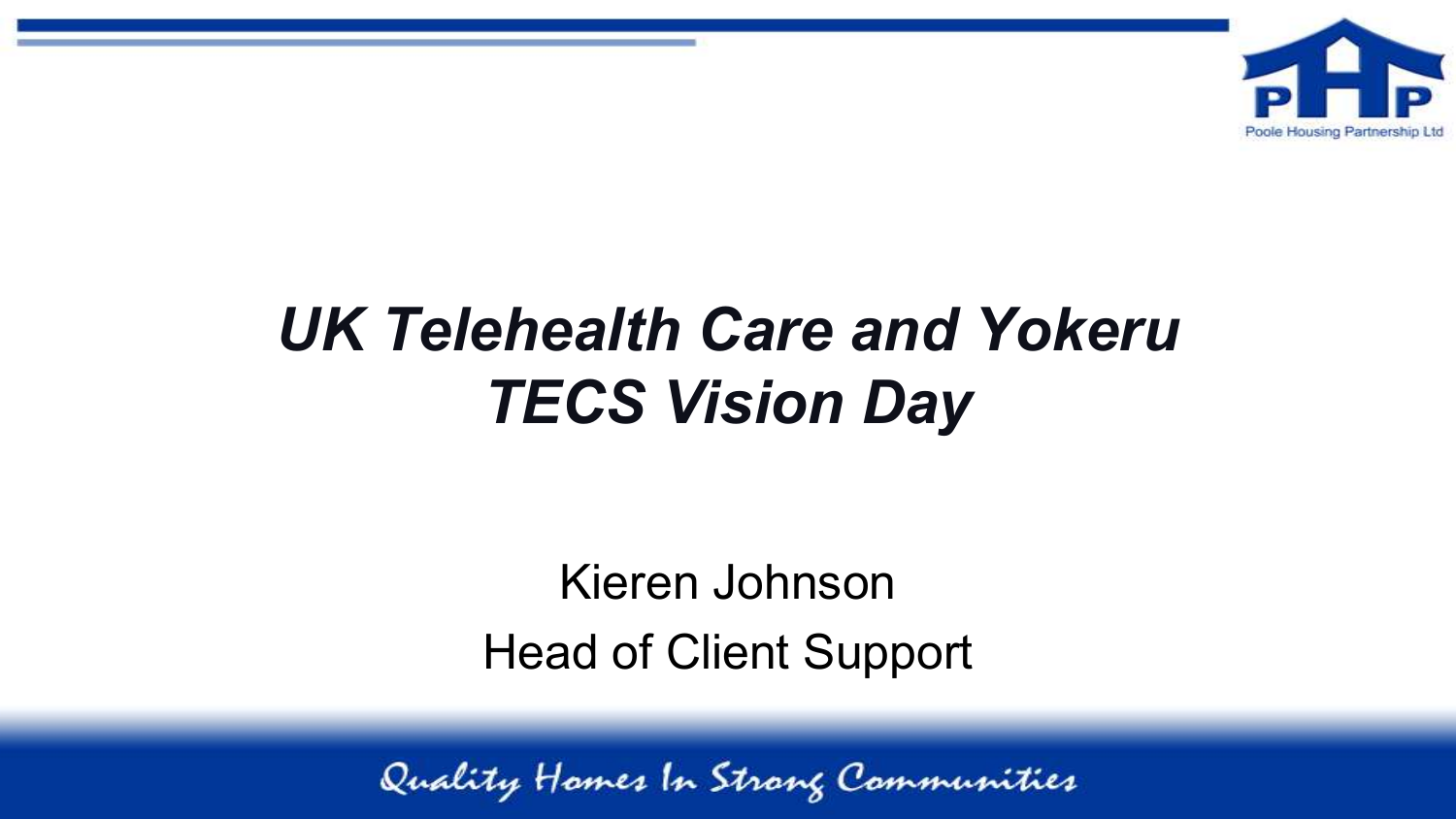

# **Poole Housing Partnership**

- ➢ ALMO managing the Council housing Stock in Poole
- ➢ 4500 properties of which 1254 are Sheltered Housing/Extra Care
- $\triangleright$  From 1<sup>st</sup> July no more!
- ➢ Creation of BCP Homes amalgamating housing management services – doubling of stock

Quality Homes In Strong Communities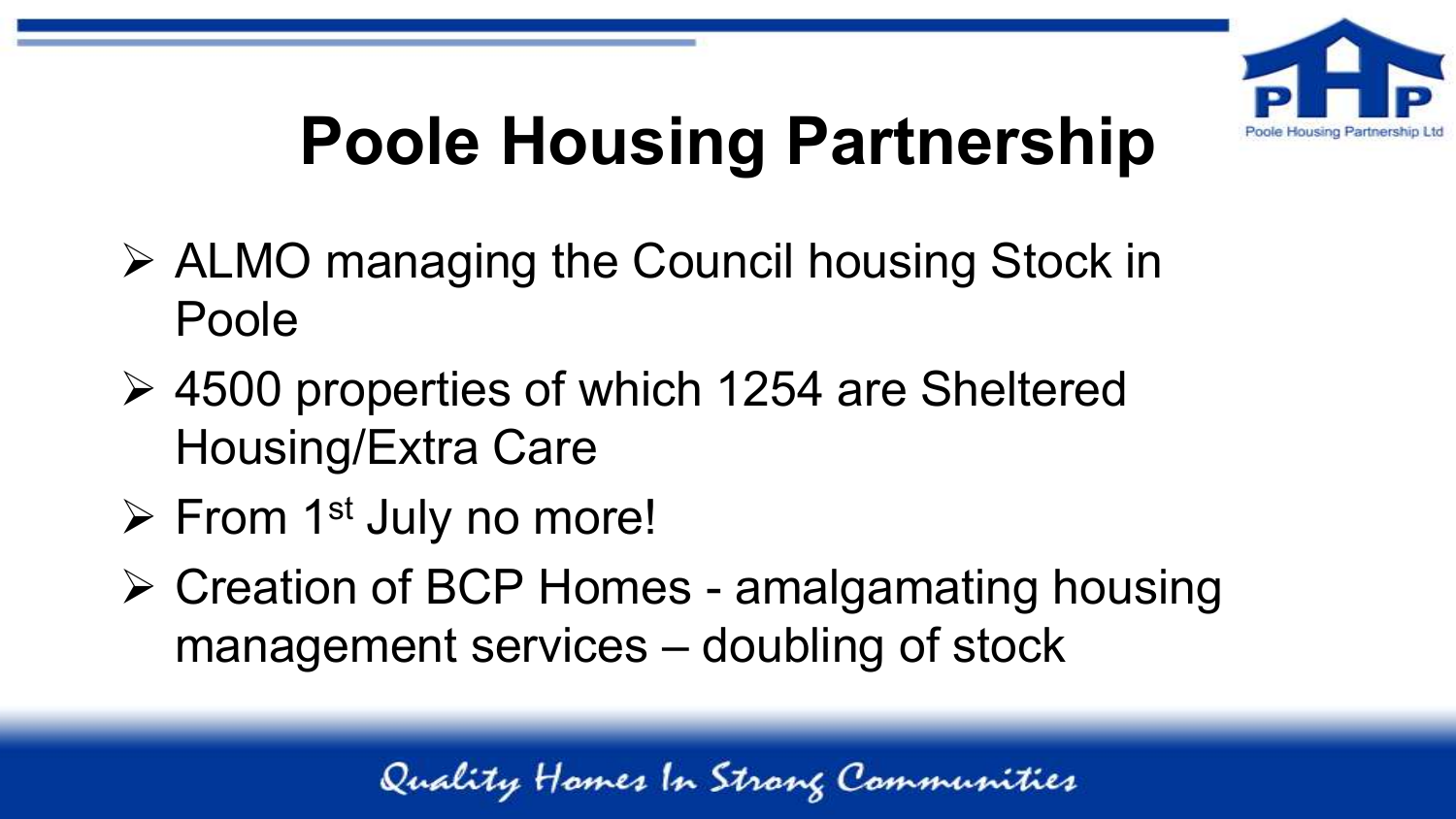# BCP Strategic Objectives

**Digital transformation theme throughout the Strategy**

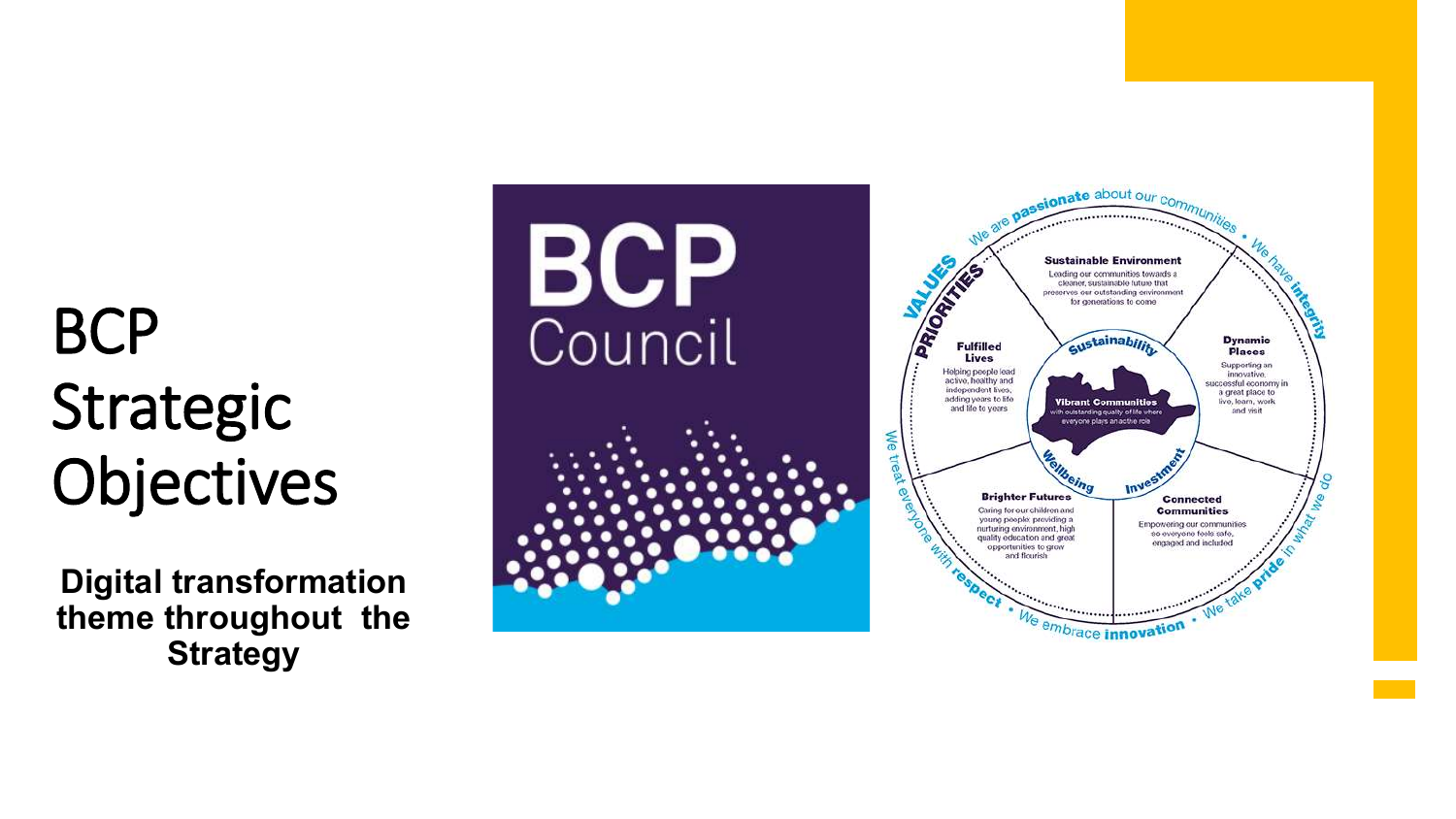



**BCP Council Smart Place is empowering value-generating digital solutions that improve people's lives, drive the prospects of businesses and enhance places**



**BCP** Counci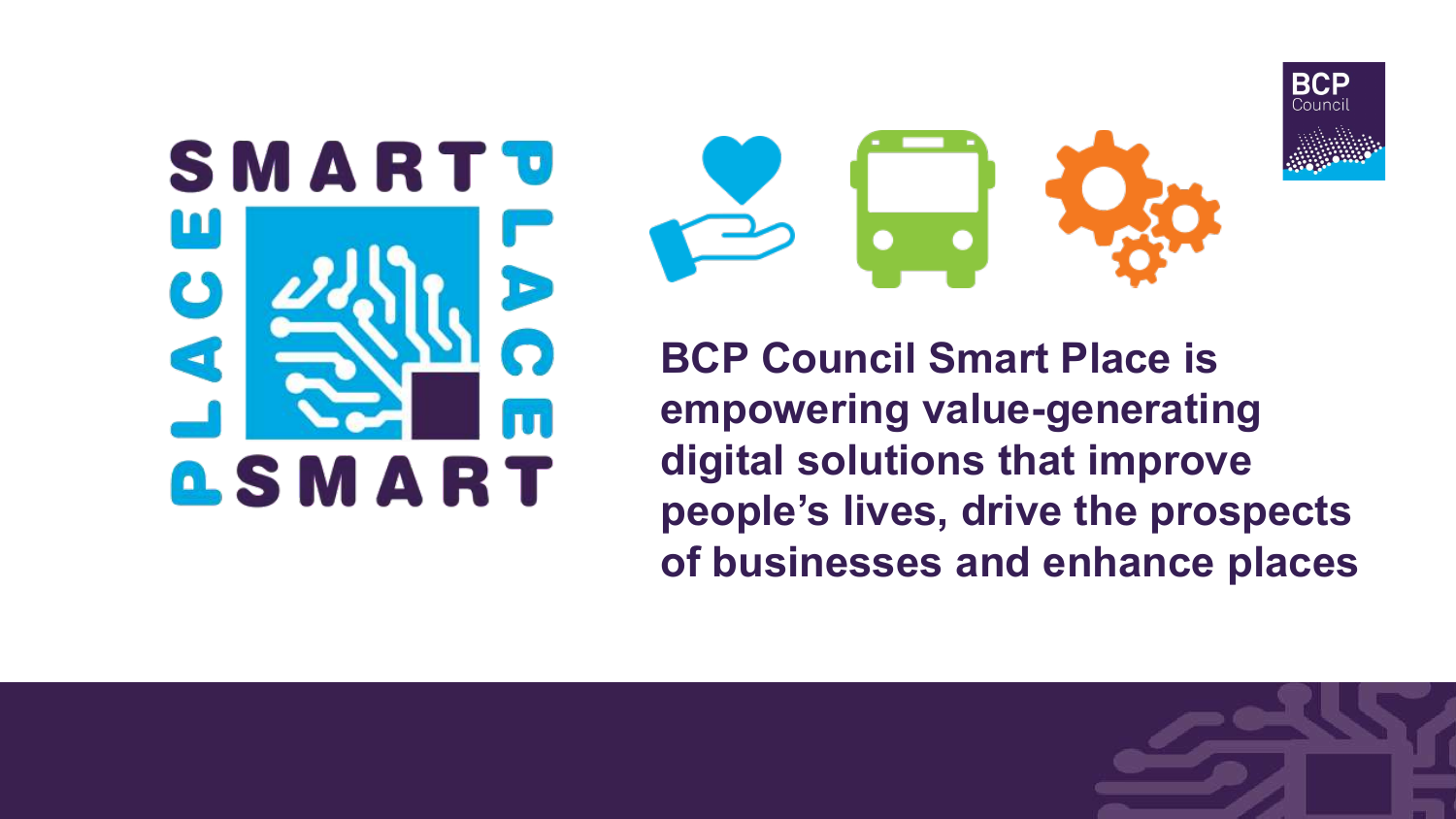

#### Use cases overview





Using data to support quality social care

Tackling Homelessness



Air quality monitoring and intervention

Protecting cyclists **\***

Highway network management

Public asset monitoring

Improving community safety

Waste management **\*** optimisation

**SMART Industry / Logistics** Revitalising the high street Supporting tourism **\***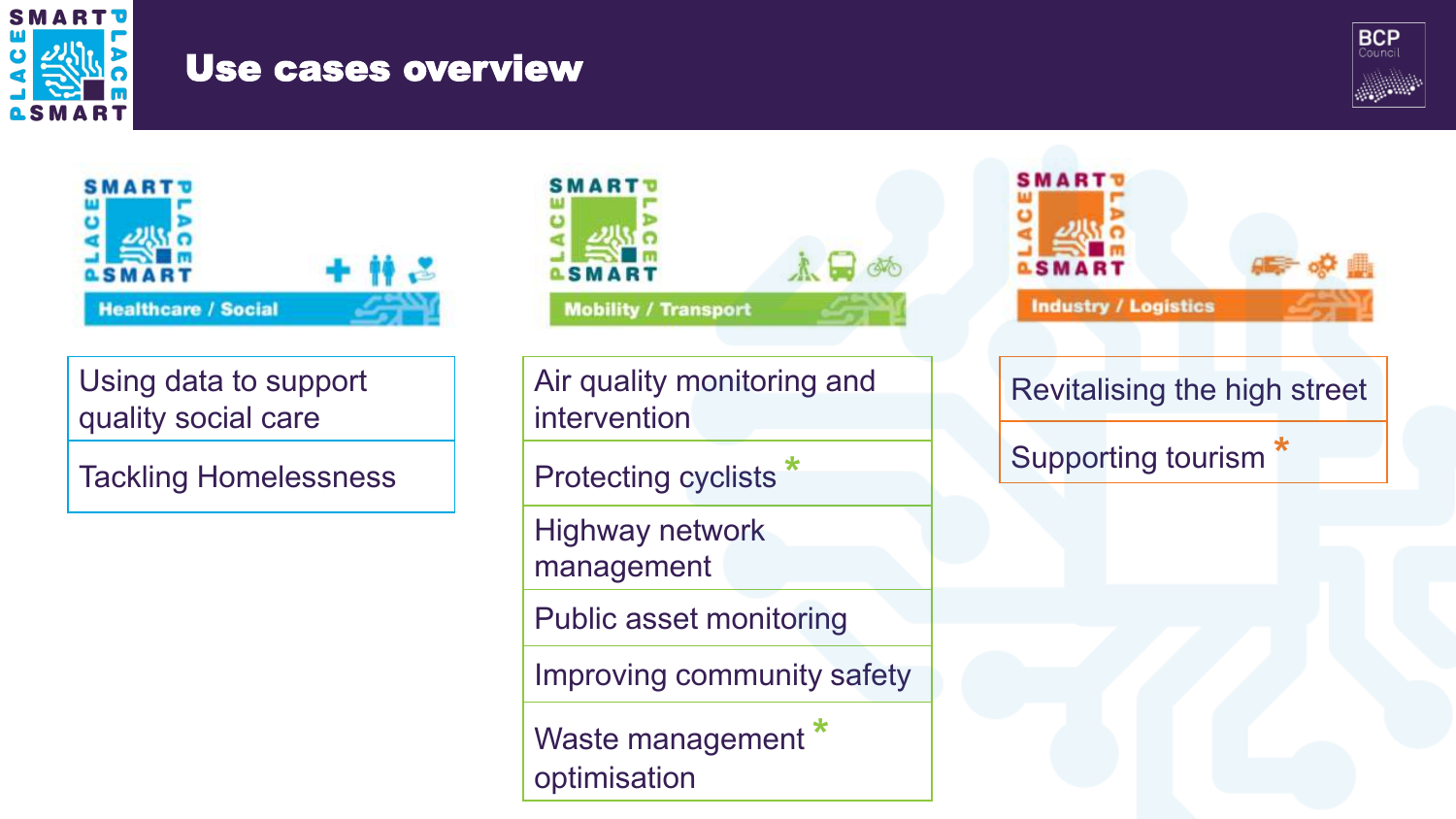# Joint Work with Smart Place



- Joint trial with ASC for sensors that reports using an algorithm to detect deviation in behaviour and visual communication/medication prompts via television
- Successful Homes for Healthy Aging funding bid for a testbed trial rejected due to contractual IP Concerns
- Application for TAPPI: Phase 2 from Principles to Implementation – for testbed
- Applying learning from previous trial to shape approach and future commissioning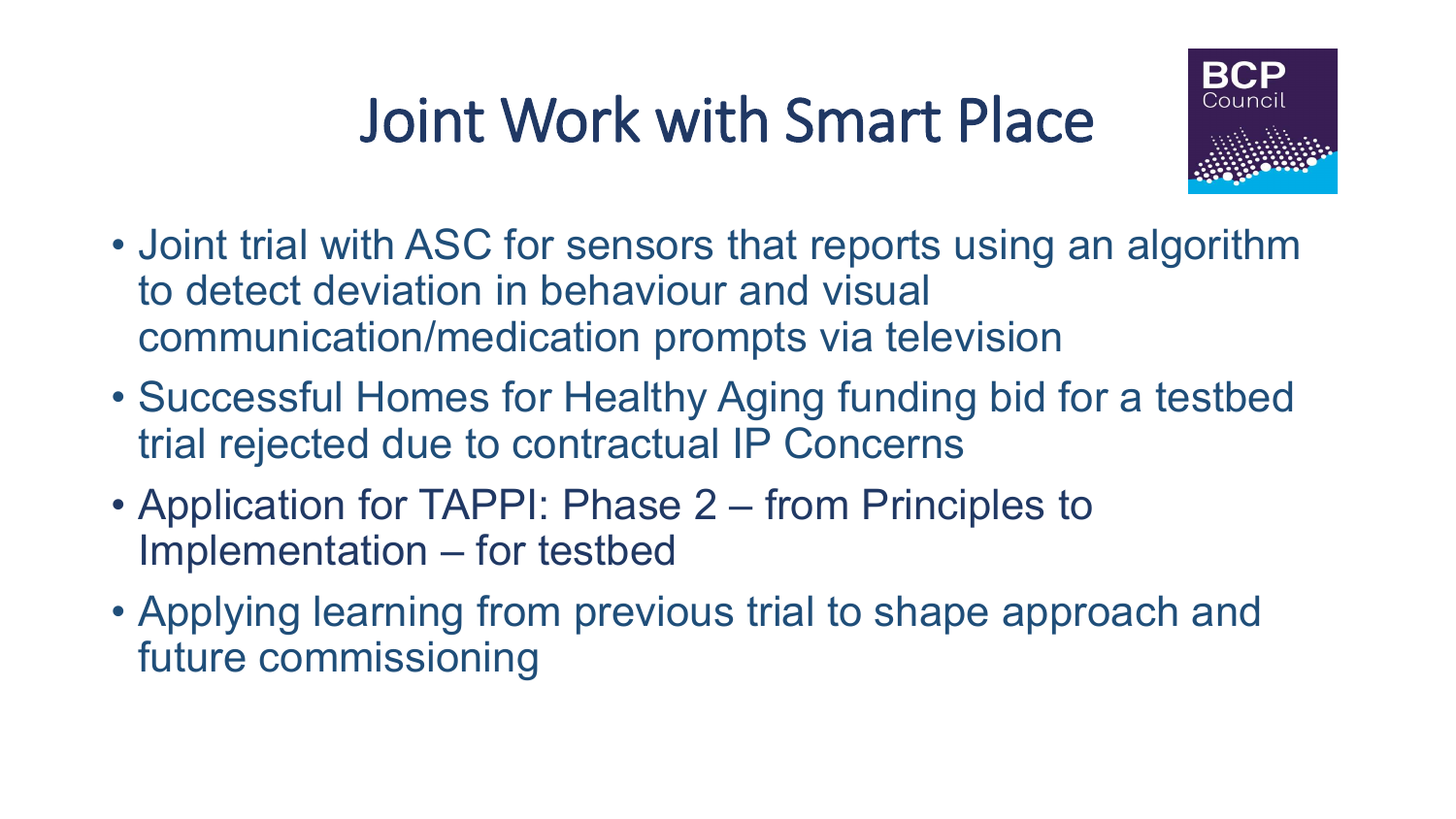# **Journey towards**

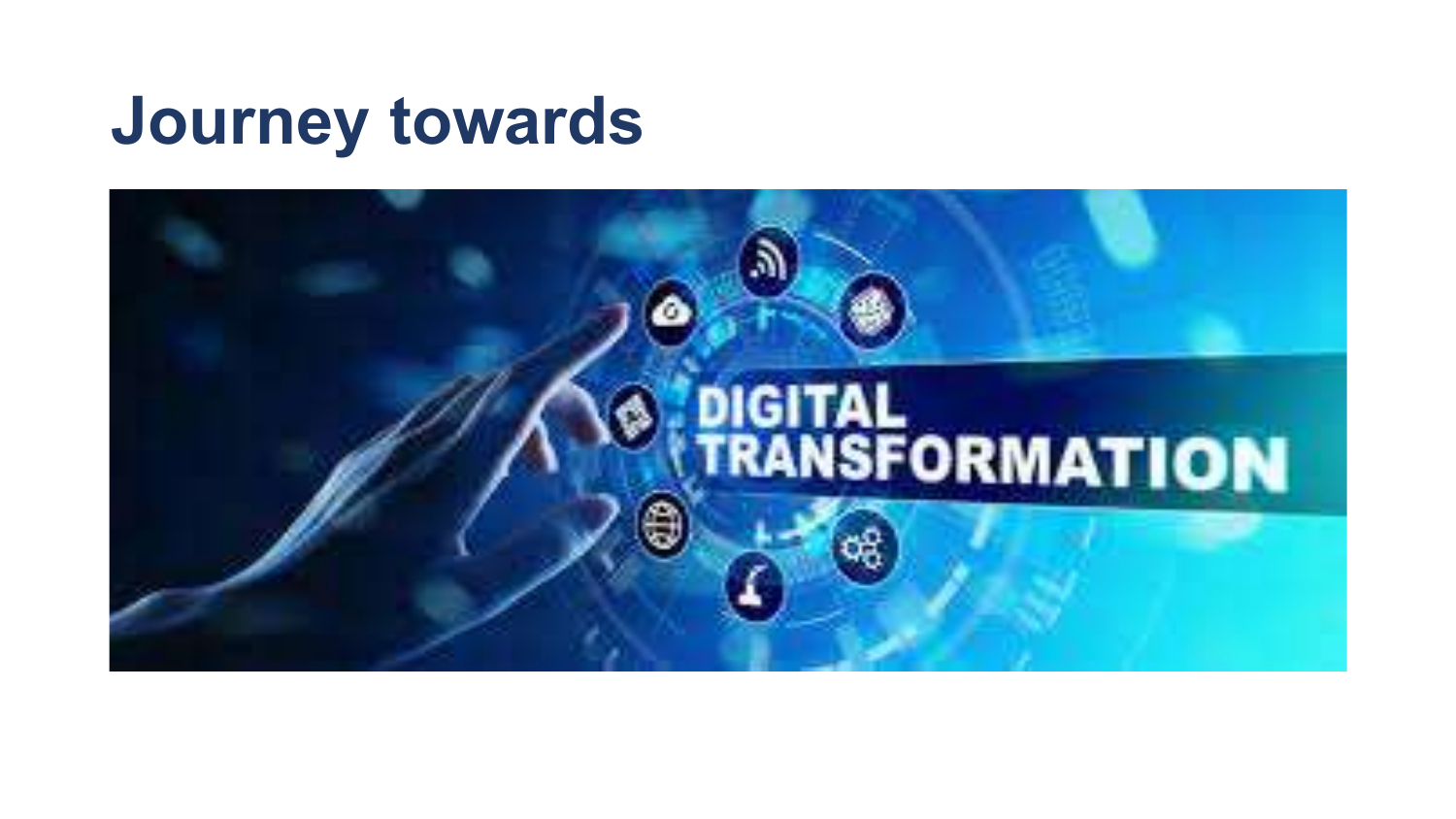#### **Challenges**

- Shortcomings highlighted by Pandemic
- Digital switchover 2025
- Requirement to Replace analogue equipment that has limited functionality, expensive to maintain and unreliable
- Increase demand on Social Care and Health
- Financial pressures need to find smarter ways of working to reduce expenditure and increase levels of effective service delivery – targeting services where needed most
- Digital poverty high percentage of social housing tenants without digital access
- Cost of living crisis